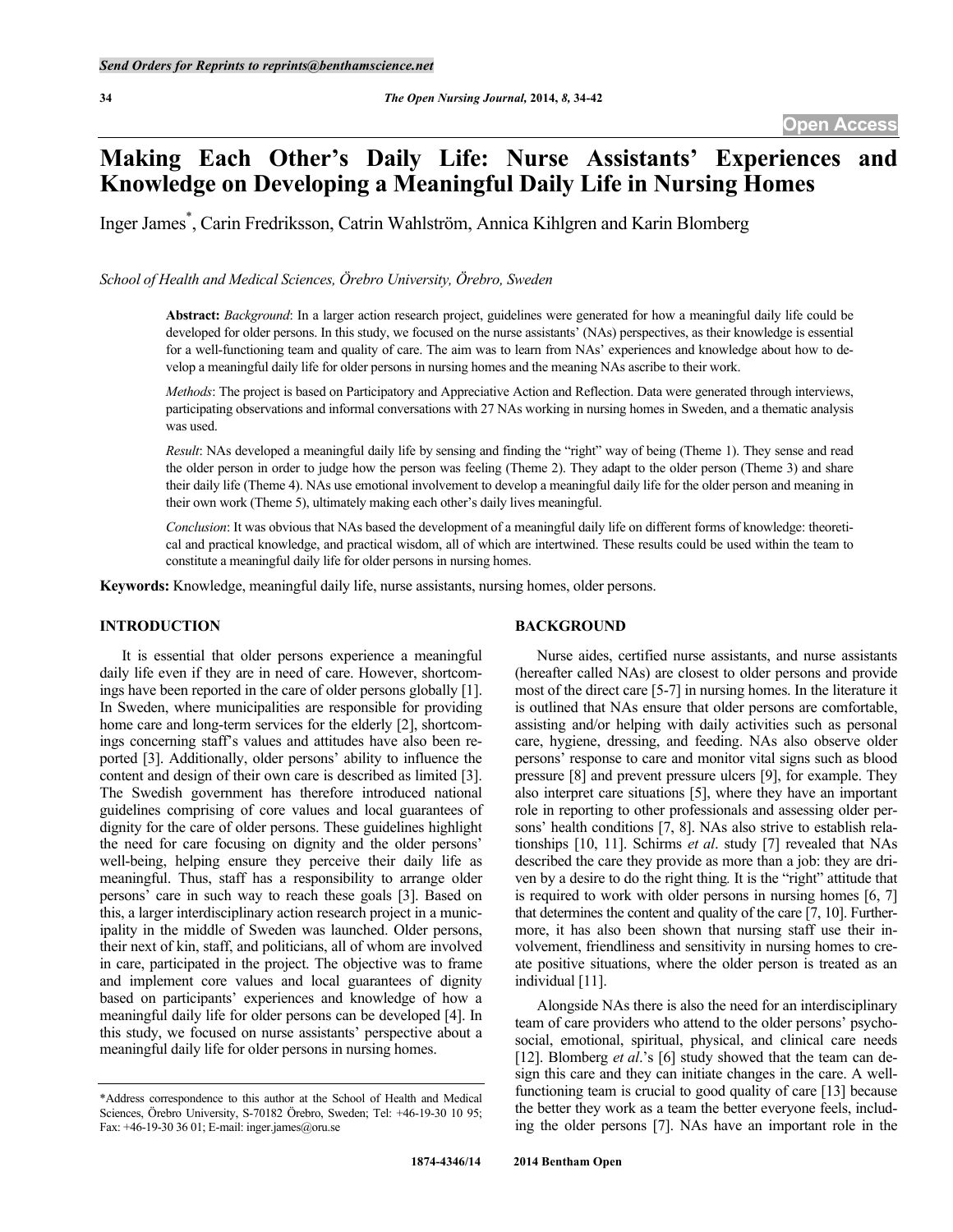team, as they act as the others team members' eyes and ears [7]. Within the team registered nurses (RNs) promote teamwork with NAs, guiding them in problem solving and decisionmaking [7, 12]. Occupational therapists also have an important role in the team, as they address different aspects of daily living, and provide advice and support to maintain or increase independence in the older person's daily activities [14].

There are challenges for staff working in the care of older persons, as there are numerous demands on personnel's skills [3], and there may be reasons to question the extent to which professional knowledge guides care [5]. NAs working closest to older persons often have little formal training, along with theoretical knowledge, in relation to managers and RNs [5, 15]. However, NAs can use experience-based knowledge consisting of mental models to create care actions [5, 10]. When staff's actions and decisions are based on their own models instead of theoretical knowledge they may misinterpret the situation, which may lead to inappropriate care [5, 10]. Another perspective emerged in Shin's [16] study in which the relationship between NAs' hours per residents and the quality of life of residents in nursing homes was examined: more RNs in relation to fewer NAs meant that meaningful activity and relationship decreased, while more NAs in relation to fewer RNs gave older persons more dignity, autonomy and spiritual well-being. Pfefferle and Weinberg's [17] study detailed how NAs experienced a devaluation of both themselves and their work through explicit and tacit messages from managers and RNs. NAs' perspective on their work and their importance are important determinants of the quality of care [7, 11, 17].

Elderly in need of health care and social services should have their daily life arranged as meaningful as possible by staff [3]. Therefore, it is essential to describe how a meaningful daily life might be developed. Since NAs work closely with older persons it is important to look at their perspective and learn how a meaningful daily life can be developed to ensure a wellfunctioning team. The aim, therefore, was to learn from NAs' experiences and knowledge about how to develop a meaningful daily life for older persons in nursing homes and the meaning NAs ascribe to their work.

#### **METHODS**

Methodologically this project is based on Participatory and Appreciative Action and Reflection (PAAR). What distinguishes PAAR from other action research is the appreciative intelligence [18], which is about taking advantage of people's ability to be innovative and creative, because if one only sees an organisation's problems then negativity will persist in the workplace. However, the intention of appreciative intelligence is also to adopt a creative critical approach and seek solutions with the participants [18].

### **Context and Sampling**

In the larger interdisciplinary action research project, six nursing homes and six home care units were randomly selected from a complete list of nursing homes and home care units in the municipality: two that received good reviews, two that received moderately good reviews, and two that received less favourable reviews from a completed user survey [4, 19]. The

sampling was guided to cover and reflect different perspectives and experiences [20]. On the other hand, experiences and knowledge can be situated, in other words meaning can exist within the ongoing activity thus becoming the situation itself [21]. Since home care and nursing homes can have different ongoing activities and situations, we studied these two contexts separately. This study focused only on nursing homes. Five nursing homes agreed to participate in the project.

In ordinary workplace meetings we asked the NAs to participate in the study, orally and written, and whether a researcher could follow them and participate in their work to learn from their experience and knowledge of how to develop a meaningful daily life for older persons. All NAs within the five nursing homes who were willing to participate were included. Altogether, 27 NAs between the ages of 24-60 participated.

#### **Ethical Consideration**

A number of ethical deliberations and decisions were made to access those in the field in order to learn about NAs' practices and gain permission in order to work with them and remain [22] in the PAAR project. When the presumptive participants were invited and informed, we were careful to provide information that clearly explained that we were there to learn from them, since they might have seen their work as being questioned. This was done to engage the participants and open up for collaboration [23]. Ethics approval was obtained for the project (dnr 2011/009).

### **Collaboration and Reflection with Participating Stakeholders**

In PAAR, the researcher must be sensitive to what others are feeling, saying and doing, and consider the participants as knowledgeable and capable of participating in the research [18]*.*  Therefore, the focus was to proceed from the participants' experience and knowledge of how to develop a meaningful daily life for older persons.

Reflective conversations in dialogue form were conducted, which can be likened to open qualitative interviews [24] with the NAs (n=27) within the included five units. The researchers (n=4) also participated in NAs' everyday work (174 hours), where they also had reflective informal conversations and performed the same care activities to some extent, for example providing personal care and assisting at mealtimes. We had a joint focus on what, how and why different care activities were carried out.

The reflective informal conversations, interviews and participation in NAs' work were repeated two to three times

to build a trusting relationship and gain deeper experience and knowledge. Positive issues for reflection were raised with regard to what factors might be positive in daily life at the time. Questions were asked such as: How are these potential positives achieved? What factors are less favourable, and what obstacles may be found in daily life? Do you have any suggestions as to how these obstacles can be avoided or resolved? To develop a meaningful daily life, what needs to be changed and how and by whom? During the conversations, researchers and participants reflected on and tried various ways of understanding in order to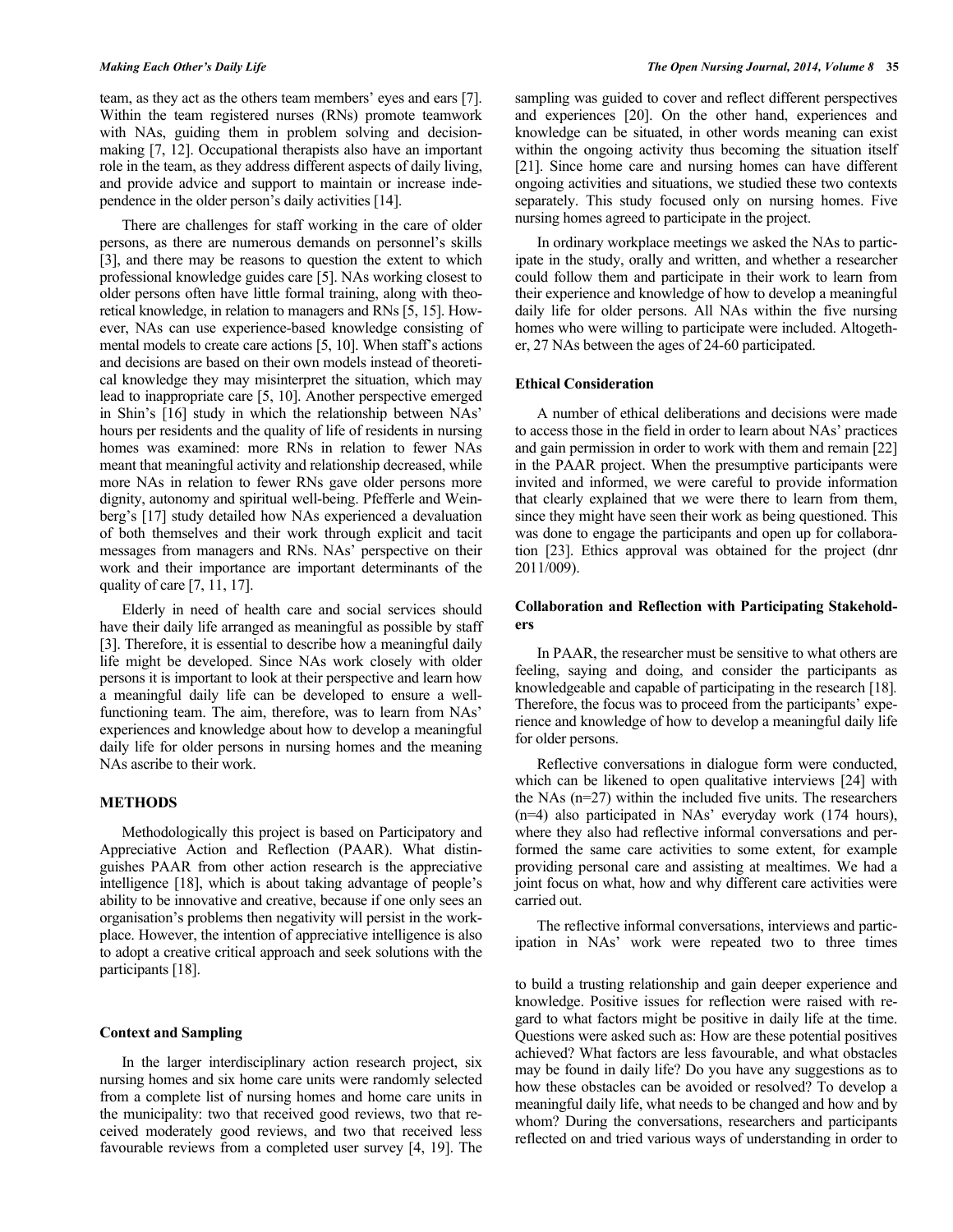clarify and formulate the experience and knowledge of the participants.

#### **Analysis**

The analysis process was conducted in two phases. Firstly, the interviews were tape-recorded and transcribed verbatim by a professional secretary. The reflective informal conversations, and the researchers and participants' joint analysis of the situations, were conducted using field notes, which were documented chronologically and compiled on an ongoing basis. Furthermore, interviews and compilations were taken back to the NAs who provided their analysis and reflections on the content where edits and modifications could be made.

Secondly, we used a thematic inductive analysis [25] since data were comprehensive and detailed. In the first step of the second phase, the first author read and reread the data, interviews, informal conversations, and field notes in relation to the research question. In the second step, initial codes was created that identified features in the dataset, it was collated whether it was relevant to each code and marked out. In the third step, the first author collated codes into potential themes, forming subthemes and main themes. Codes that were left out of the dataset formed a theme called "wait and see", where few could be added to themes and others rejected. Because a theme does not need to include all of the data it can appear in a relatively small dataset [25]. This step required an interpretation, where the authors (IJ, KB) analysed the relationship between codes, themes and different levels of themes. In the fourth step, we checked if the themes worked in relation to the coded extracts and to the whole dataset, wherein the latter meant validation. In step five, all of the authors defined and refined the characteristic of each theme, where the themes should describe the meaning within the whole dataset. To achieve credibility we tried different names for the themes and worked to describe each theme clearly so it captured the essence of each. This step involved deliberation among the authors where we discuss until we reached consensus. In the sixth step, we chose convincing extract examples where a final analysis was done with feedback to the research aim. Finally, we produced the report of the analysis [25].

#### **RESULT**

NAs' experiences and knowledge about how they can develop a meaningful daily life for older persons and the meaning they ascribe to their work constitute five main themes with subthemes (see Table **1**). The result includes a detailed description of the characteristic of each theme together with extracted examples.

#### **To Sense and Find the "Right" Way of Being**

#### *To Find and Adapt the Way of Being*

From NAs' experiences and knowledge for how to develop a meaningful daily life it was important that they could sense the older person's way of being, and discover what state of mind the person was in. This allows NAs to find and adapt to the older persons way of being and respond to every person in the way that suits them individually. In order to adapt it was important, for example, to first knock on the door before entering into the individual's room and to remain focused in a situation. To have knowledge of the person's life story could also make it easier for NAs to find and adjust their way of being:

> *"I change my personality depending on which of the rooms I go in, and I listen differently and I have different kinds of questions because you sense the situation and the person."*

#### *To Use Oneself as a Creator of Rhythm*

The NAs stressed that adopting rhythm in their work could create a peaceful and meaningful atmosphere. The NAs chatted with the older person while they worked. They could talk about everyday things or about what they would do in the next moment, for example that they would help the older person turn in their bed. They explained that it was a way to prepare the individual, creating participation, giving them the opportunity to remain focused. Adopting a rhythm in their work meant that the NAs understood which care actions were to be performed and in what order. The NAs felt that this rhythmic pattern provided a sense of peace and security for both the older person and the NAs:

> *"But it gives a sense of security; I believe that it just floats on. That we know, we do not need to say much* [to each other] *and we can calm* [the older persons] *down sometimes when they are a little upset."*

NAs could also use gentle movements and be still to show the older person that they were not stressed:

> *"You cannot snatch and tear. Be soft, give them time; we do not have to hurry."*

Furthermore, NAs had experiences and knowledge about stepping back and allowing older persons to maintain their independence. They also used the body to create equality, wherein NAs could lower themselves or squat instead of standing over the person. NAs also used their voices to create equality and spoke with the older person as any other person might. When

**Table 1. NAs' experiences and knowledge about how they can develop a meaningful daily life for older persons and the meaning they ascribe to their work.** 

| <b>Main Themes</b> | 1. To Sense and Find the<br>"Right" Way of Being | 2. To Sense and Read<br>the Older Person | 3. To Adapt to the<br><b>Older Person</b>         | 4. To Share the Daily<br>Life    | <b>5. To have Emotional</b><br>Involvement |
|--------------------|--------------------------------------------------|------------------------------------------|---------------------------------------------------|----------------------------------|--------------------------------------------|
| Sub-themes         | To find and adapt the way of<br>being            | To read how someone<br>feels             | To adapt to the older<br>person's own choices     | To have joy with<br>others       | To create a meaning                        |
| Sub-themes         | To use oneself as a creator<br>of rhythm         | To have an initial pic-<br>ture          | To adapt daily life to the<br>older person's body | To have a conversation<br>thread | To be close                                |
| Sub-themes         | To change the way of being                       |                                          | To be the older persons<br>extended arm           | To do something to-<br>gether    |                                            |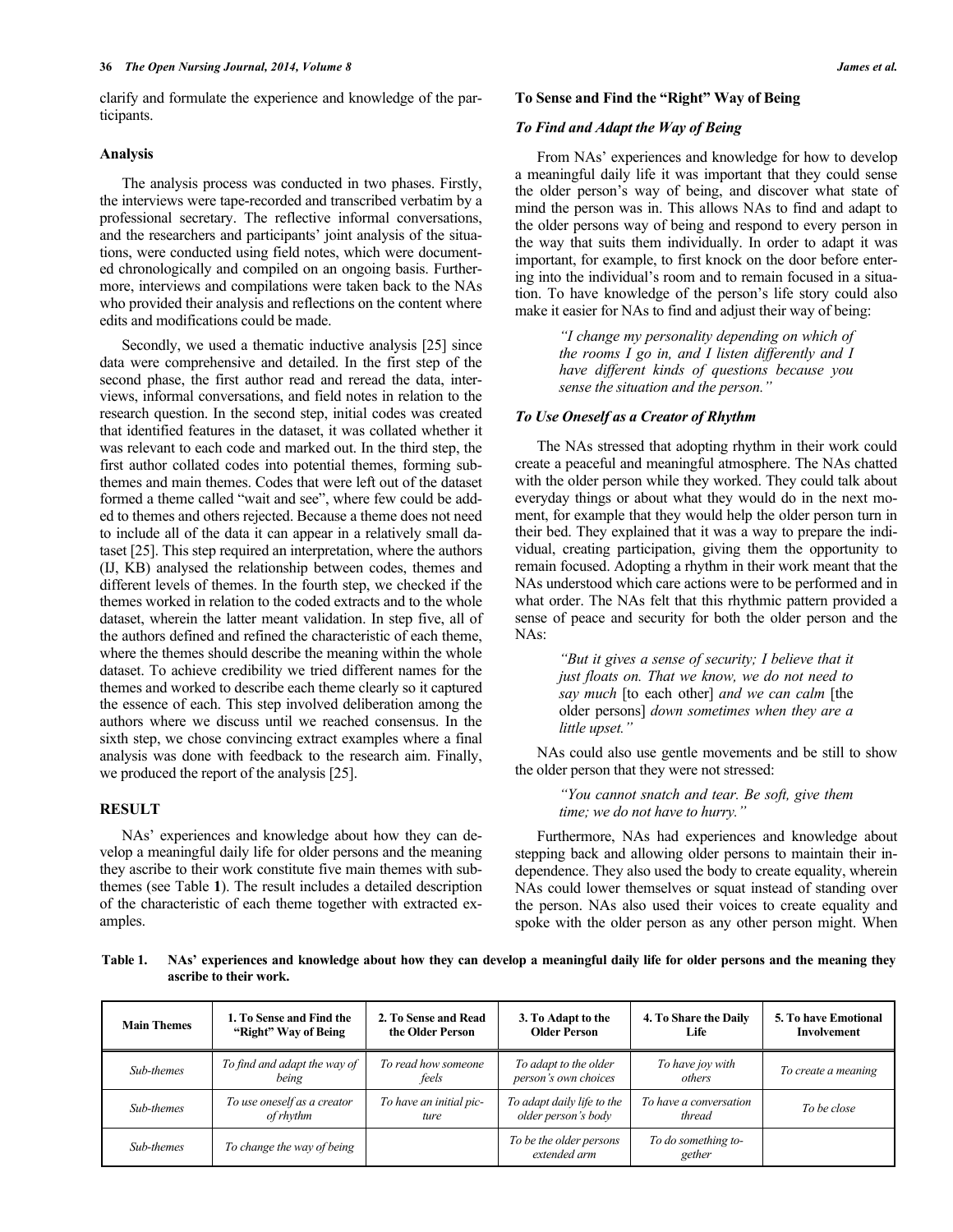appropriate, humour was used to lighten the mood. Thus, every day became more enjoyable for both the older person and NAs.

### *To Change the Way of Being*

The NAs explained that it was important to break the older person's state of mind by breaking the individual's way of being. For example, if the older person was angry or worried the NAs had to try different ways of being that were best suited to the specific situation. If the wrong way of being was used it could stress the older person and led to experiences that could be related to a decreasing meaningful daily life.

> *"Sometimes NN understands* [the older person] *and sometimes not, and then NN gets worked up ... and does not take onboard what you say. .... You get to try things out."*

#### **To Sense and Read the Older Person**

#### *To Read how Someone Feels*

In addition to sensing and finding the right way of being the NAs explained that it was important to sense and read the person in each encounter. This was necessary in order to try to judge how the older person feels. Therefore, feeling well was important in order to sense a meaningful daily life. The NAs explained that to read someone was to interpret signals through body language and facial expressions, and listen to the tone of their voice. They looked for paleness or maybe the individual has eaten less than before, they listened to how someone was breathing, and they could feel if someone was warm or smell if someone had a urinary infection.

However, it was not enough for the NAs to rely on observations — it was also important to ask how someone was feeling and listen to how the answers were given, for instance judge whether the older person heard poorly, had cognitive impairment or if there was another reason for an unclear answer:

> *"Then I just had to ask a lot too; it's not screws we work with its people."*

#### *To Have an Initial Picture*

The NAs explained that getting to know the older person and their habits and routines were important, as it formed an initial picture that was used to read and compare against the current picture of the individual and judge their health. If the habits and routines changed the NAs could see if the person's health was better or worse. This could be the case if someone was more tired or had started to drink more than before. In this regard the NAs' knowledge of the person's habits and routines could help them identify if the person had an onset of diabetes, for example. Being able to read the older person was especially important if the individual could not communicate verbally. The NAs expressed how they read the person's body language and sounds to get an idea of how the person felt:

> *"It is seen in the face … if* [the older person] *… picks the napkin … rocks back and forth or moves faster, screaming."*

### **To Adapt to the Older Person**

### *To Adapt to the Older Person's Own Choices*

From the NAs' experiences and knowledge it was also important for older persons to make their own choices for how a meaningful daily life should be developed. This could mean that they could choose when they wanted to go to bed at night or get up in the morning, and the NAs had to adapt:

> *"And some people would of course lie in bed as NN* [the older person], *she wanted to come up for lunch today so then she got to do it."*

NAs explained that some older persons found it difficult to make their own choices; therefore, NAs offered different options that were easier to choose from, allowing the older person to feel involved.

#### *To Adapt Daily Life to the Older Person's Body*

NAs emphasised that daily life needed to be adapted to the older person's body — strength and energy — to make their daily life meaningful. It could be difficult to stay awake for long periods, so the older person needed to rest and lay down for a couple of hours during the day to gather strength:

> *"The residents who live here now need a break after the food or perhaps after they've been up for a few hours. Their bodies need it."*

NAs had experiences and knowledge about not always adapting to the older person's choices because it could endanger their health. For example, an older person might choose to not want to get out of bed; however, getting out of bed and moving around helps ensure their body maintains its health.

#### *To be the Older Person's Extended Arm*

From the NAs experiences it was crucial that care actions were based on the person's habits and routines, and not to the routines of the nursing home, because it could be insult

ing for the older person to not get what they were used to, and it was reassuring to keep habits and routines:

> *"It's very meaningful to have their routines that prevent the older persons becoming anxious."*

The NAs described how they had to know which beverage the older person wanted. Furthermore, it was important how the breakfast was prepared, for example an egg should be boiled exactly how the older person preferred. That the NAs sought to be the older person's extended arm was evident in a participating observation:

> *"A NA keeping on for a long time and prepares gruel. She stirs it in the cup and opens the microwave. Runs the microwave, takes it out and stirs, running and opening the microwave, takes it out and places it on the bench, takes the spoon and runs it down and around and around."*

A meaningful daily life could be developed if the actions the older person could no longer perform would be carried out by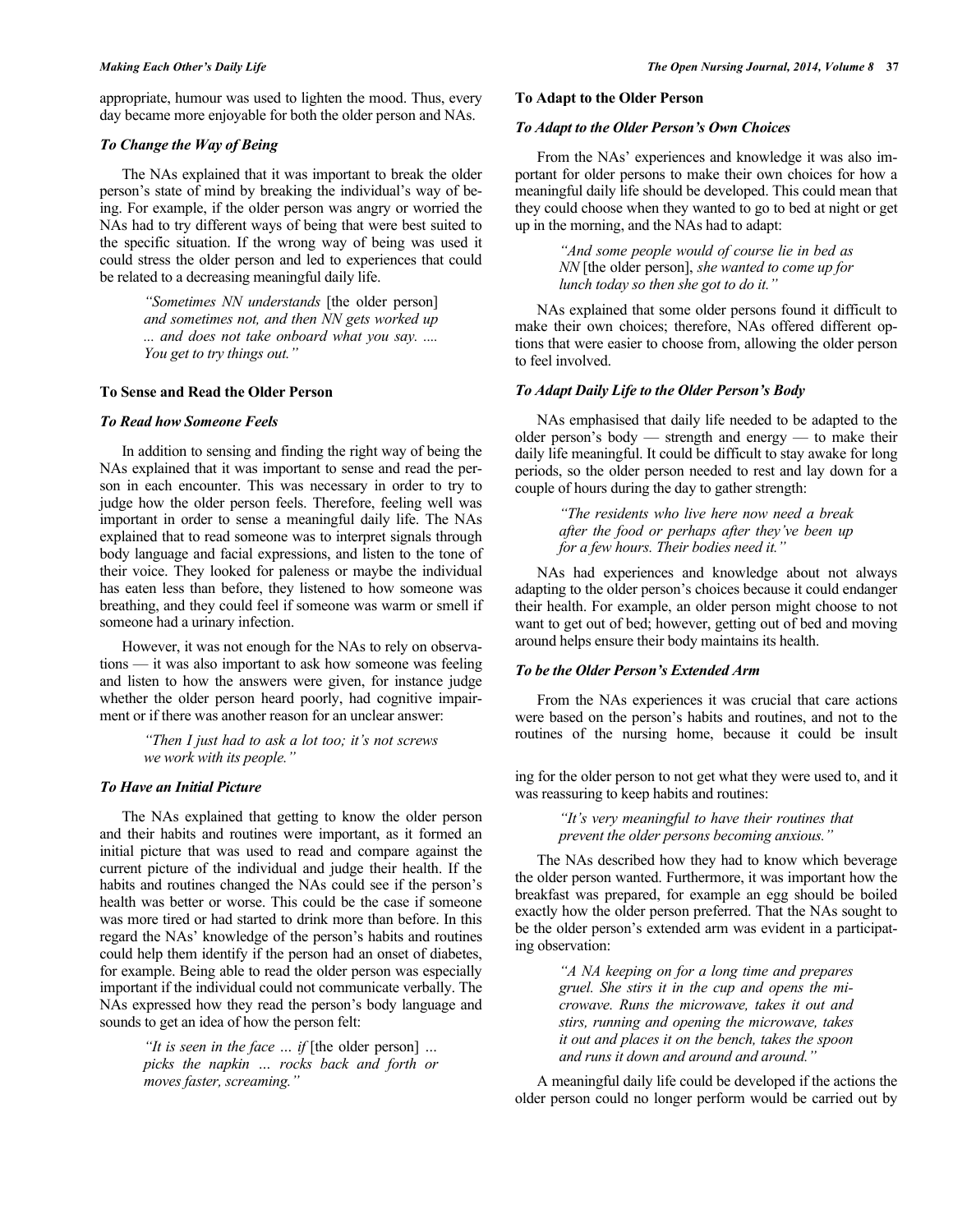NAs in exactly the same way as the older persons themselves had performed them. The NAs gave instructions to the participating observer and explained extremely thoroughly how the bed was made and how compression socks were put on and how the cleaning was performed.

The NAs emphasised how clean it was in the older person's home, which was linked to dignity and how they were regarded as a person. If it was untidy and dirty, it could be perceived that the older persons identity was also untidy and dirty. On the other hand, if the person did not want to clean as often the NAs did not do this.

Every detail would be consistent as if the person would have performed the actions themselves, as it was related to their way of being:

> *"It is important with the small details how anyone wants it. It can be insulting if someone does not get it as you want it. If you do not do it right the day begins bad for the older persons."*

#### **To Share the Daily Life**

#### *To have Joy with Others*

The NAs outlined that the older persons in the nursing home could be happy with one another. There were those who were seen sitting down in the living room close to others with the front of their bodies against each other and talking with their heads against each other. Sometimes the NAs needed to start conversations and facilitate the contact between the older persons for it to be meaningful.

#### *To have a Conversation Thread*

The NAs understood that the older persons were interested in the NAs' daily life outside the nursing home. They wanted to know what they did in their spare time, how a course or a party was. Yet, the NAs were also interested in the older persons' daily life. NAs and the older persons also continued conversations they had begun earlier:

*"It's so fun to talk to NN; it is hard to tear oneself away."*

Conversations also became important for the NAs, helping make their daily lives meaningful.

### *To do Something Together*

For developing a meaningful daily life the NAs explained that it is vital to do something with the older person such as playing bingo, gymnastics, solving crosswords, watching a movie, or taking a walk. The NAs felt that doing activities with the older persons also gives meaning to their daily life:

> *"It makes me happy when people are happy ... when we do something together and you see that the person will be happy and satisfied then I also feel happy."*

From the NAs' point of view it gave meaning to daily life for the older person to plan for a party or an excursion. It was not the event itself that was the best, but that they shared something and had something to look forward to and talk about afterwards. This was shown clearly in a participant observation:

*In a nursing home NAs and the older persons planned to watch the English wedding that would be shown on television. They planned what they would eat, and that they would sit at long tables. The planning was also about what clothes to wear. After the wedding the NAs described how the most enduring of the older persons sat there all day long and ate strawberries, lemon cake and drank cider. Afterwards the NAs and the older persons talked about what they had seen on TV. They wondered if Princess Victoria was pregnant. They also wondered why the Swedish queen and king were not invited to the party after the wedding.*

The NAs explain that sometimes it was the little things that allowed for interruption and had a meaning for the older persons, for example painting nails or reading the day's horoscopes. The NAs read everyone's horoscope at the breakfast table, which in turn resulted in many laughs. It also gave a meaningful daily life by celebrating the usual weekends and the traditional feasts.

There were also situations when the NAs had to perform duties that the older person could be involved with, help or just to sit next to and listen to the NAs or engage in conversation:

> *"You can bring* [an older person] *to the laundry room. Now we will wash."*

#### **To have Emotional Involvement**

#### *To Create a Meaning*

The NAs stressed that the emotional involvement they have for their work and the older persons gave them meaning in their work and a meaningful daily life for themselves and the older persons. They expressed it as being "wholeheartedly" involved in the older person's life and the work and giving of oneself. This was also a way to be professional:

> *"There is a need of extra driving involvement to work with older persons. You need a burning passion and interest in your work."*

For developing a meaningful daily life it was important that the NAs liked both the older persons and work such as cleaning and washing.

#### *To be close*

It was obvious in the observations that the NAs knew the older persons and liked them. This was expressed in their body language when they were close, hugged the older persons or gave them a caress on the cheek. The NAs also received hugs from the older persons. One of the NAs explained that closeness was natural when you like and knew each other:

> *"Give a hug or receive a caress on the cheek. Sometimes it may be that the hand has been somewhere else before it falls on my cheek. But that's on me; I can wash the cheek afterwards. You know them so well that you like them."*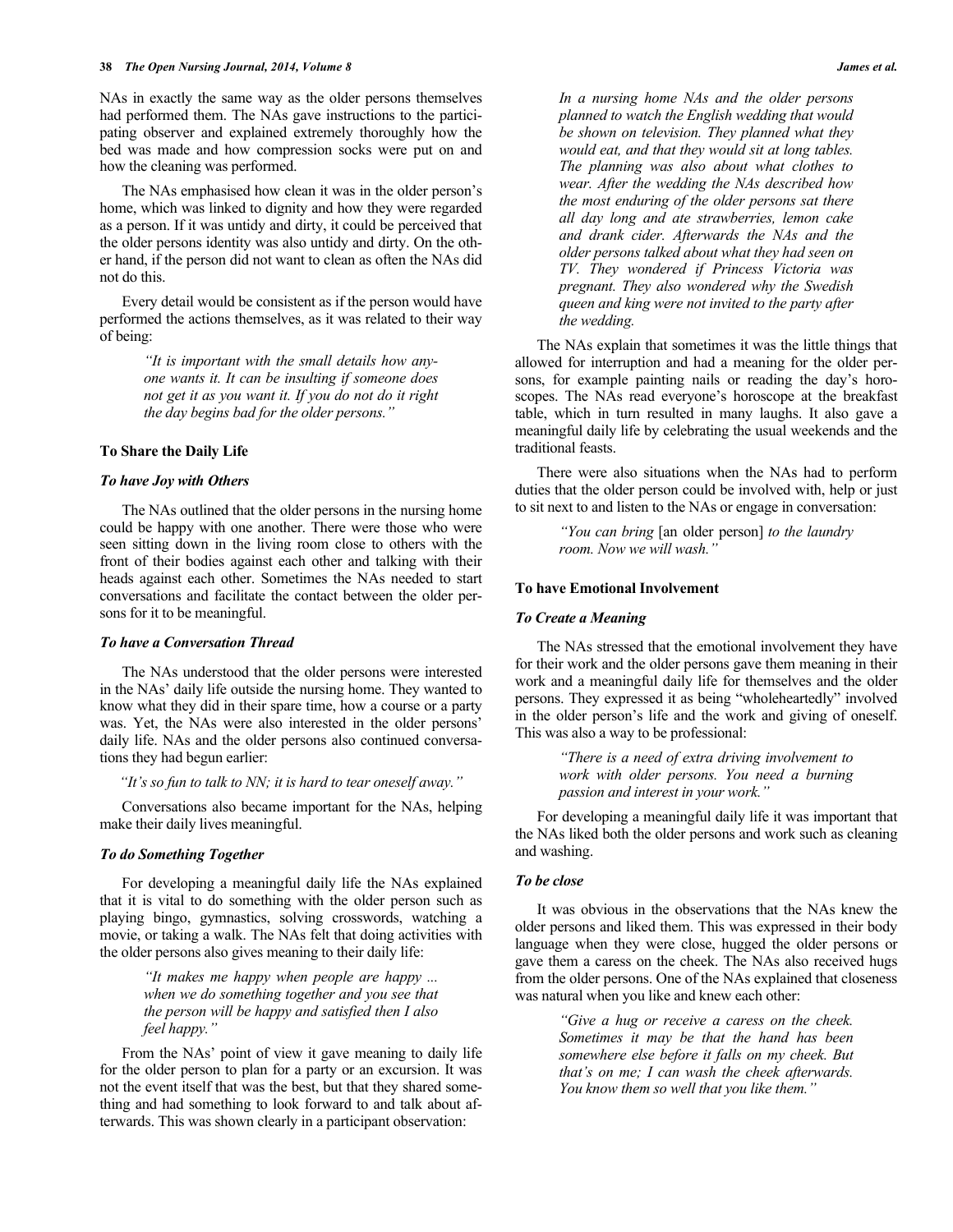### **DISCUSSION**

In this study, we learned from NAs' experiences and knowledge of how a meaningful daily life can be developed for older persons in a nursing home. For a well-functioning team [6, 12, 13] it is crucial to learn from NAs and use that knowledge in the care of older persons, that is to sense and find the right way of being, and read the older person to judge how the person is feeling. It is crucial to adapt to the older person and share their daily life. The NAs' emotional involvement is needed to create meaning in their work and a meaningful daily life for older persons. As it was earlier described that NAs use knowledge based on experience and mental models [5, 10]. It is useful to further discuss the results theoretically and attempt to link them to different forms of knowledge NAs might use in developing a meaningful daily life for older persons. The results will be discussed with the help of Aristotle's three forms of knowledge [26]: *phronesis*, which represents practical wisdom; *techne,* which refers to practical knowledge; and *episteme*, which represents theoretical knowledge [27].

## **To Sense and Find the "Right" Way of Being**

It was clear from the NAs that to develop a meaningful daily life it is important to sense the older person and find the right way of being that was appropriate for each individual. This is consistent with a previous study with older persons in nursing homes, wherein they explained that they felt secure and at home due to the staff's encounters with them and that this creates a meaningful daily life [28].

In Wadensten [11] *et al*. study, a positive encounter was described as being present, listening, and showing involvement and treating the older person as an equal. This is in line with this study's results, wherein NAs used themselves and their bodies to create the right way of being, conveying peace*,* security, equality, and independence. NAs sensing and finding the "right" way of being, where they create rhythm, can be linked to Gadamer's concept of "tact" [27]. One can sense where another person is in a certain situation, ultimately adapting to another person's tact and avoiding coming too close and threatening that person's integrity [27 p. 15]. This constitutes an example of practical wisdom, which is phronesis [26, 27], and can be described as experienced know-how, an embodied knowledge [29] that NAs used when caring for an older person.

#### **To Sense and Read the Older Person**

NAs found it important to read how the older person felt, using their senses to judge how the person was feeling. However, it was not enough to just read the person and assess their condition: posing questions was also essential. The importance of questions also raises Mellor *et al*. [30] study, which outlined that if staff solely based their assessment on observation some symptoms such as depression may be difficult to discover. Older persons may experience health and positive well-being despite their health problems, but those problems must be alleviated and managed [31]. Consequently, NAs' observations of and questions posed to older persons remain important [7]. In this study, when NAs read the older person and judged that the person had diabetes (as well as other studies that monitored and observed vital signs such as blood pressure [8]), it is referred to a knowledge that is obtained through observations and understandings that can be linked to a theoretical knowledge. This is a knowledge that is learned through training [27, 32].

#### **To Adapt to the Older Person**

The NAs expressed that it was crucial to adapt everyday life to the older person's habits and routines in order to develop a meaningful daily life, rather than to the routines of the nursing home. This is in line with older persons' preferences to keep their habits and routines in nursing homes to help ensure a meaningful daily life [28]. Their identity can be threatened when health deteriorates and they can no longer maintain habits and routines [33]. Our routines and habits namely represent our lifestyle and self-identity [34]. The NAs stated that how the care actions were performed was important, as they were connected to the older persons' habits and routines, in other words their identity. This represents the practical knowledge, techne, which can be described as practical productive skills based on routines [27, 32]. Techne is practical knowledge and can be described as craftsmanship, where the craftsman learns by experience how the actions should be performed [27].

It could be that the older person's own choices were not possible to adapt to, as they were a danger to their health. For the NAs there is a distinction between body and soul when the older person must get out of the bed. The body's physical needs take precedence over one's choices, as their health can be affected in the long term if they do not get out of bed and physically move around. Based on this the NAs did what was best in the situation the older person was in. This can be interpreted that NAs used a practical wisdom [27, 32].

#### **To Share the Daily Life**

The NAs and the older persons in the nursing home participated in activities together such as playing games, watching movies or baking. Many nursing homes organise group activities. This might suggest, as Tuckett [35] describes, homogenised activities with mandatory participation, which may represent an institution's thinking. The NAs also shared what was just a disruption of everyday life, a meal, painting nails or a conversation thread. They also had an interruption to look forward to (the English wedding) that also gave them something to talk about afterwards, which all together develops a meaningful daily life. This is in line with a study by Hjaltadóttir and Gústafsdóttir [36] that explains that activities can be seen as interruption in a monotonous daily life. From an older person's perspective these activities give energy [28]. Being active and socialising can provide feelings of pleasure and a sense of belonging [37]. The activities and the interruption can be described as sharing something together, which allows for meaning in both the older persons and the NAs' daily lives.

The results are in line with Westin and Danielsson's [38] study, wherein encounters with staff were described as encounters with old friends, and relationships between the older persons and the staff were characterised by community and sharing different life experiences. In interviews with older persons, it is precisely the community and the relationship with the staff that creates a meaningful daily life [28]. This sharing of something and the community can be seen as a "play", something that happens by itself with no obligation [27]. It is also in this play that both the older persons and the NAs forget about themselves for a moment. This can be described as doing what is best for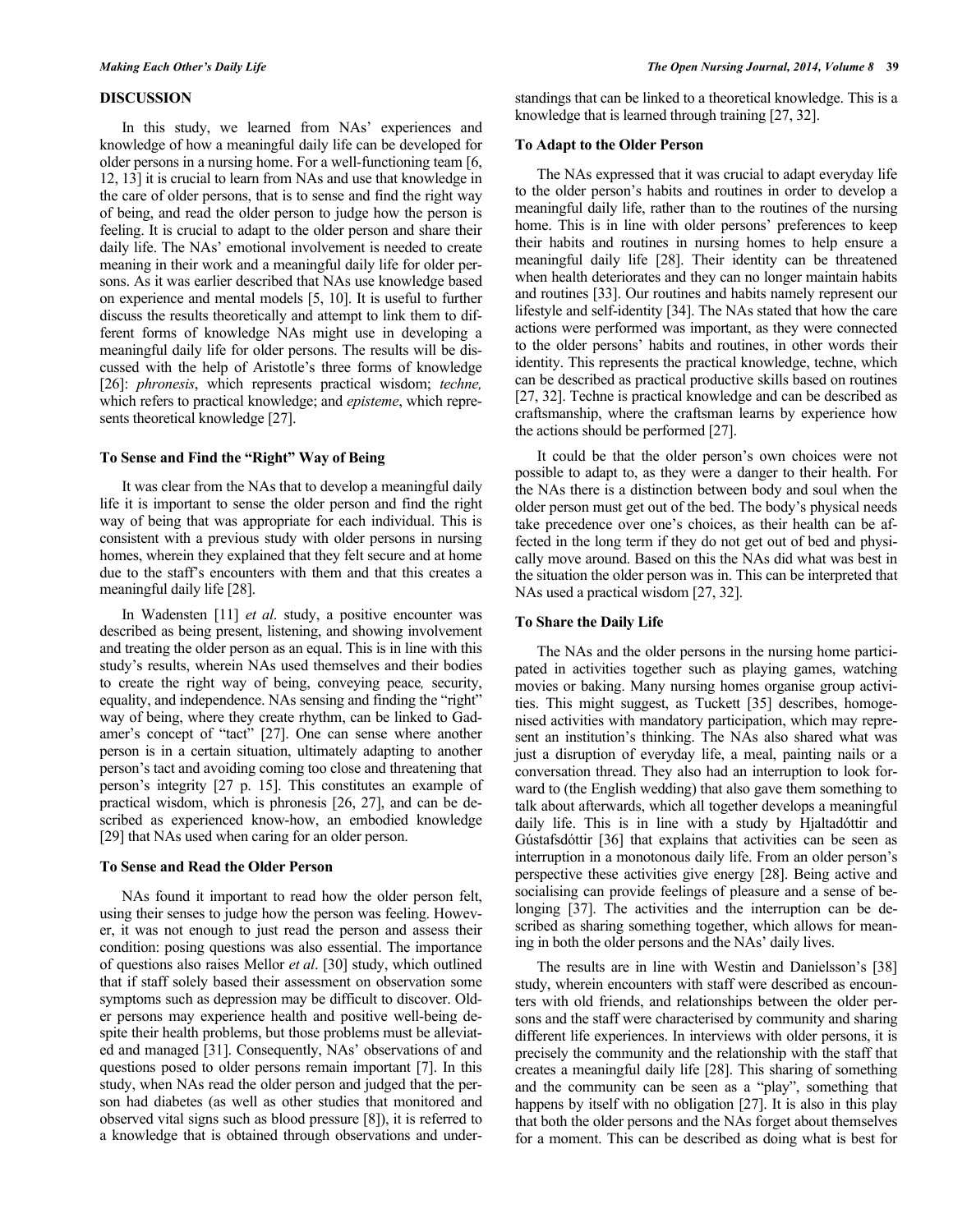the older person so that they can have meaningful daily lives, which constitute a practical wisdom [27, 32].

#### **To have Emotional Involvement**

In this study, it was the NAs' emotional involvement in the older person's life and in their work that gave them a sense of meaning. The NAs liked the older persons and there was a natural closeness. In a previous study, older persons found affection and reciprocity between themselves and the NAs important for a meaningful daily life [28]. For NAs it was about being wholeheartedly engaged in their work and giving of oneself. It was the emotional involvement that led them and was the driving force in their work. Thus, it was more than a job [7] and it determined the content and quality of the care [7, 10]. NAs' use of emotional involvement is supported by Benner [39], who emphasises that to understand the older person's situation emotions must be used, because it is emotions that teaches us how to act in practice [40]. The rational and emotional are intertwined, as it is our emotions that form judgement, make decisions and act [40]. Emotional involvement can be described as emotional intelligence or as an embodied way of knowing [39], where the care action is transformed into an art [29] (see Fig. **1**).

#### **Methodological Consideration**

For the researchers there were several difficulties with regard to learning about NAs' experiences and knowledge. One difficulty in the PAAR project might be the researchers' preunderstanding since it could mislead the analysis of how to develop a meaningful daily life. However, it was emphasised that the researchers should clarify their pre-understanding and write it down at the start of the project, which could make it easier to manage [41]. Another difficulty was creating field notes that were sufficiently detailed in connection with the participation observations. If the observations had been videotaped then more of the complexity of practices within the NAs' work would have been caught [42]. On the other hand, videotaping might affect the interaction between the participating observer and NAs. Therefore, NAs may guard their words and actions, which will make it difficult to learn from them. One way to learn from the NAs was through participating observations and in the reflective conversations with a joint focus on what, how and why different care activities were carried out to develop a meaningful daily life for the older persons.

#### **CONCLUSION**

We learned from the NAs' experiences and knowledge that developing a meaningful daily life in a nursing home requires emotional involvement, which was the driving force in their work and viewed as an *embodied way of knowing*. It was also the force behind sensing older persons and finding the "right" way of being, which can be linked to *practical wisdom*. The NAs' emotional involvement helped them sense and read the



**Fig. (1).** NAs developed a meaningful daily life by sensing the older person's and finding the "right" way of being which can be linked to *practical wisdom* (Theme 1). They sense and read the older person in order to judge how the person is feeling that can be understood as *theoretical knowledge* (Theme 2). They adapt to the older person which can bee seen as *practical knowledge* (Theme 3) and share their daily life which could be described as *practical wisdom* (Theme 4). NAs use emotional involvement to develop a meaningful daily life for the older person and meaning in their work and thereby making each other's daily lives meaningful viewed as an *embodied way of knowing* (Theme 5).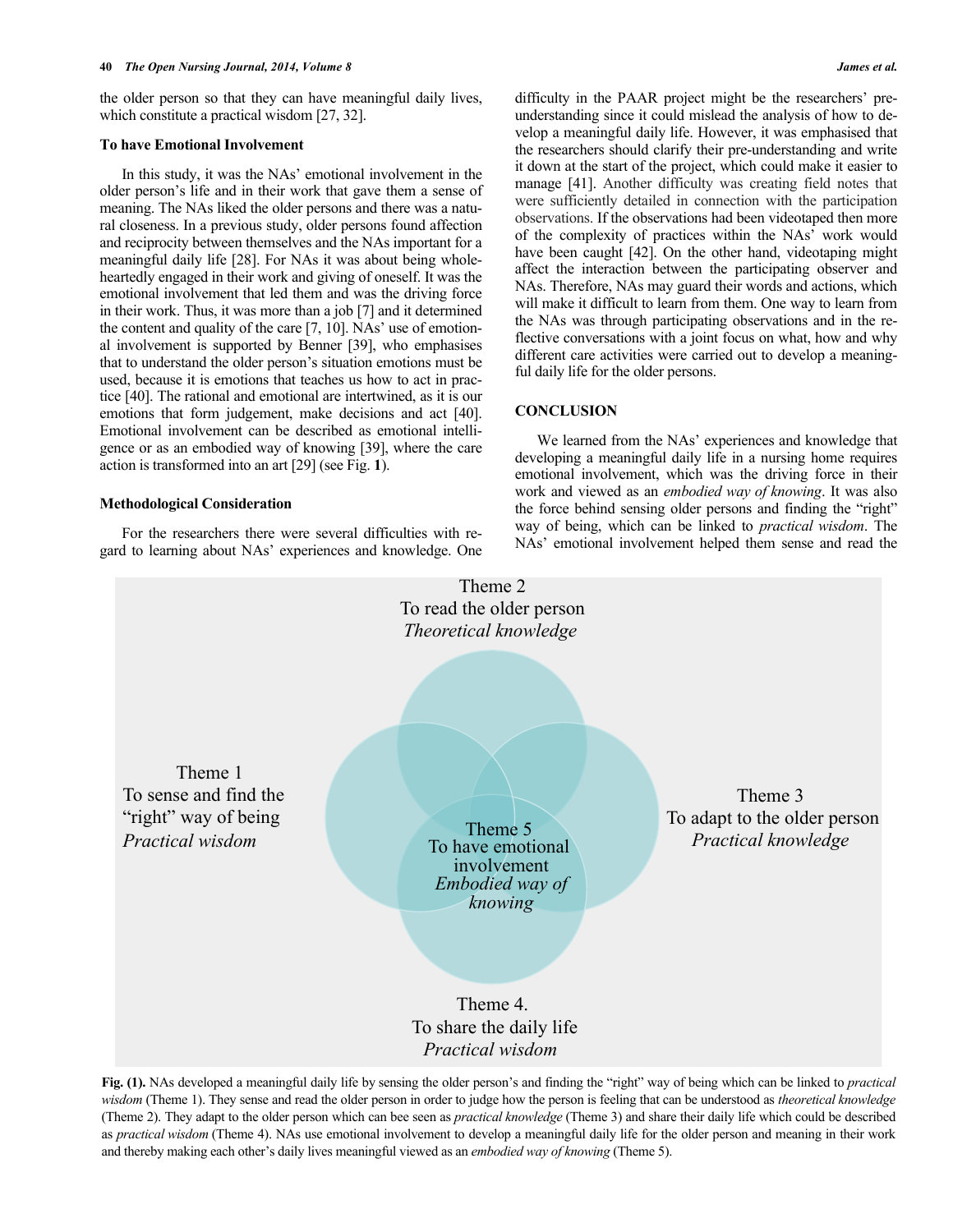older person in order to judge how the person is feeling, that can be understood as *theoretical knowledge*. Emotional involvement was also what drove how care actions were performed, which are crucial and should be adapted to older persons, and which can bee seen as *practical knowledge.* The NAs shared the older persons' daily lives which could be described as *practical wisdom*. Based on the results we can conclude that NAs use emotional involvement to develop a meaningful daily life for the older person and meaning in their work and thereby making each other's daily lives meaningful. Since the rational and emotional are intertwined, the NAs' way of developing a meaningful daily life can be linked to three forms of intertwined knowledge: theoretical knowledge, practical knowledge and practical wisdom. These results could be used within the team, ultimately helping constitute a meaningful daily life for older persons in nursing homes.

#### **AUTHOR CONTRIBUTIONS**

Study design: IJ, AK, KB. Data collection IJ, CF, CW and analysis: IJ, CF, CW, AK, KB, Manuscript preparation: IJ, CF, CW, AK, KB.

#### **CONFLICT OF INTEREST**

The authors confirm that this article content has no conflict of interest.

#### **ACKNOWLEDGEMENTS**

We are grateful for the participation of the NAs. This study was supported by grants from Örebro University Sweden.

#### **REFERENCES**

- [1] World Health Organisation. Ageing and life course: interesting facts about ageing. World Health Organization: 2012 March 28. Available from: http://www.who.int/ageing/about/facts/en/ [Cited: 5<sup>th</sup> Nov 2013].
- [2] Johansson L, Long H, Parker MG. Informal caregiving for elders in Sweden: an analysis of current policy developments. J Aging Soc Policy 2011; 23(4): 335-53.
- [3] Socialdepartementet: Lagrådsremiss värdigt liv i äldreomsorgen. [Ministry of Health and Social Affairs, The council of legislation remittance: Dignity life in elderly care] 2010. Available from: http://www.re geringen.se/sb/d/108/ a/138285 [Cited: 5<sup>th</sup> Nov 2013] (in Swedish).
- [4] James I, Blomberg K, Liljekvist E, Kihlgren A. Working together for a meaningful daily life for older persons: a participatory and appreciative action and reflection project - the lesson we learned. Submitted 2014*.*
- [5] Anderson RA, Ammarell N, Bailey D Jr, *et al.* Nurse assistant mental models sensemaking care actions and consequences for nursing home residents. Qual Health Res 2005; 15(8): 1006-21.
- [6] Blomberg K, James I, Kihlgren A. Meanings over time of working as a nurse in elderly care. Open Nurs J 2013; 7: 107-13. Available from: http://benthamscience.com/open/fulltext/pdf/tonursj/TONUR SJ-7- 107.pdf [Cited: 15<sup>th</sup> Dec 2013].
- [7] Schirm V, Albanese T, Garland TN, Gipson G, Blackmon DJ. Caregiving in nursing homes: views of licensed nurses and nursing assistants. Clin Nurs Res 2000; 9: 280-97.
- [8] Torpey EM. Nursing jobs in nursing homes. OCCUP Outlook Q 2011; Spring: 23-33.
- [9] Demarré L, Vanderwee K, Defloor T, Verhaege S, Schoonhoven L, Beeckman D. Pressure ulcers: knowledge and attitude of nurses and nursing assistants in Belgian nursing homes: J Clin Nurs 2011; 21: 1425-34.
- [10] Chung G. Nursing assistant beliefs about their roles and nursing home residents: implications for nursing home social work practice. Soc Work Health Care 2010; 49: 718-33.
- [11] Wadensten B, Engholm R, Fahlström G, Hägglund D. Nursing staff's description of a good encounter in nursing homes. Int J Older People Nurs 2009; 4: 203-10.
- [12] Mueller C, Burger S, Rader J, Carter D. Nurse competencies for persondirected care in nursing homes. Geriatr Nurs 2013; 34: 101-4.
- [13] Martin JS, Ummenhofer W, Manser T, Spirig R. Interprofessional collaboration among nurses and physicians: making a difference in patient outcome. Swiss Med Wkly 2010; 140: 1-12.
- [14] O'Sullivan A, Siebert C. Occupational therapy and home health: a perfect fit. Caring 2004; 23(5): 10-6.
- [15] Piven ML, Anderson RA, Colón-Emeric CS, Sandelowski M. Certified nursing assistants' explanatory models of nursing home resident depression. West J Nurs Res 2008; 30(6): 653-72.
- [16] Shin JH. Relationship between nursing staffing and quality of life in nursing homes. Contemp Nurse 2013; 44(2): 133-43.
- [17] Pfefferle SG, Weinberg DB. Certified nurse assistants making meaning of direct care. Qual Health Res 2008; 18(7): 952-61.
- [18] Ghaye T, Melander-Wikman A, Kisare M, *et al*. Participatory and appreciative action and reflection (PAAR): democratizing reflective practices. Reflective Pract 2008; 9(4): 361-97.
- [19] Örebro kommun: Inflytande och delaktighet inom hemvården och särskilda boenden: Brukarundersökning särskilda boenden och hemvården 2010. Social välfärd. [Örebro Municipality: Influence and participation in nursing homes and home care: User Survey nursing home and home care 2010. Social welfare] 2010. Available from: http://www.or ebro.se/download/18.47c6f44f12dd9e9713780002115/1392724621772/ S%C3%A4rskilda+boenden+f%C3%B6r+%C3%A4ldre%2C+deras+a nh%C3%B6riga+och+hemv%C3%A5rden+hela+unders%C3%B6knin gen+-+brukarunders%C3%B6kning +2010.pdf [Cited: 5<sup>th</sup> Nov 2013] (in Swedish).
- [20] Patton MO. Qualitative research  $\&$  evaluation methods.  $3<sup>rd</sup>$  ed. London, UK: SAGE 2002.
- [21] Gustavsson B. What do we mean by lifelong learning and knowledge? Int J Life Educ 2002; 21(1): 13-23.
- [22] James I. Bakom rutinerna. Kunskap och omvårdnadspraxis i mänskliga gränssituationer [Behind the routines: knowledge and nursing praxis in human boundary situations] (in Swedish). Örebro Studies in Caring Sciences 27: Örebro University Sweden 2010.
- [23] Snoeren MMWC, Niessen, TJH, Abma, TA. Engagement enacted: essentials of initiating an action research project. Action Res 2011; 10: 189-204.
- [24] Kvale S, Brinkmann, S. InterViews: learning the craft of qualitative research interviewing. 2<sup>nd</sup> ed. Los Angeles: Sage Publications 2009.
- [25] Braun V, Clarke V. Using thematic analysis in psychology. Qual Res Psychol 2006; 3: 77-101.
- [26] Aristoteles. Nicomachean ethics. Cambridge: Cambridge University Press 2000.
- [27] Gadamer HG. Truth and method. 2<sup>nd</sup> revised ed. New York: The Continuum Publishing Group 2004.
- [28] James I, Blomberg K, Kihlgren A. A meaningful daily life in nursing homes - a place of shelter and a space of freedom: a participatory appreciative action reflection study. BMC Nurs 2014; 13:19. Available from: http://www.biomedcentral.com/1472-6955/13/19
- [29] Chinn PL, Kramer MK. Integrated theory and knowledge development in nursing.  $7<sup>th</sup>$  ed. St. Louis, Mo.: Mosby Elsevier 2008.
- [30] Mellor D, Davison T, McCabe M, George K. Professional carers' knowledge and response to depression among their aged-care clients: the care recipients' perspective. Aging Ment Health 2008; 12(3): 389- 99.
- [31] From I, Johansson I, Athlin E. Experiences of health and wellbeing a question of adjustment and compensation - views of older people dependent on community care. Int J Older People Nurs 2007; 2(4): 278- 87.
- [32] Gustavsson B. Revisiting the philosophical roots of practical knowledge. In: Higgs J, Richardsson B, Abrandt Dahlgren M. Eds. Developing practice knowledge for health professionals. Edinburgh: Butterworth Heinemann. 2004; pp. 35-51.
- [33] Dollard J, Barton C, Newbury J, Turnbull D. Falls in old age: a threat to identity. J Clin Nurs 2012; 21(17-18): 2617-25.
- [34] Giddens A. Modernity and self-identity: self and society in the late modern age. Cambridge: Polity Press 1991.
- [35] Tuckett AG. The meaning of nursing-home: 'Waiting to go up to St. Peter OK! Waiting house sad but true'- an Australian perspective. J Aging Stud 2007; 21(2): 119-33.